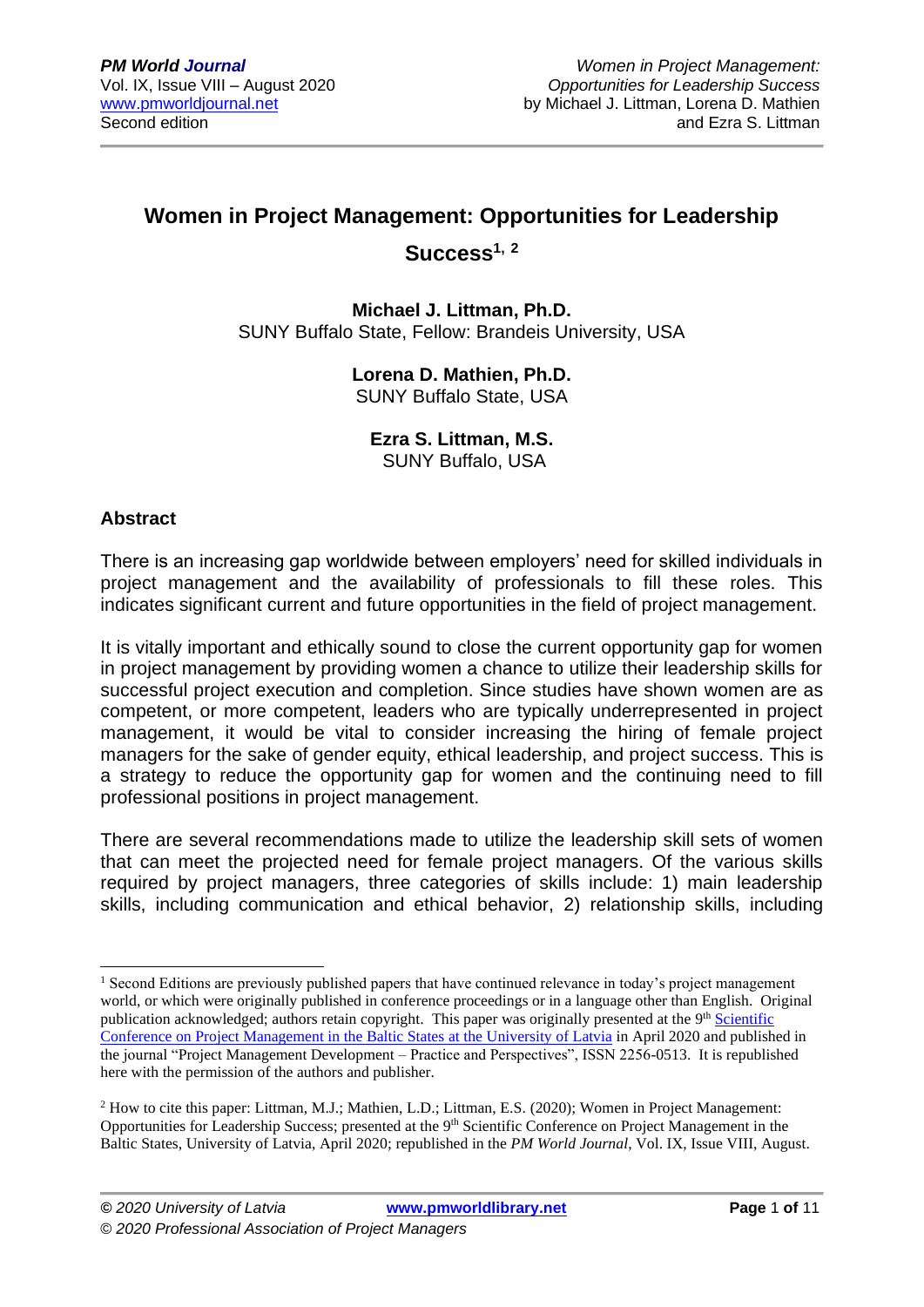collaboration/teamwork, inspiration/motivation, and development of others, and 3) task skills, including delivering results, analysis, and problem solving.

**Key words***: project management, women in project management, leadership skills*

JEL code: L21, L29, M14

#### **Introduction**

Results from the Project Management Institute (PMI) study "Job Growth and Talent Gap 2017 to 2027" (PMI, 2017) indicate that there is widening gap worldwide between the industry need for skilled project managers and the availability of professionals to fill those roles. This points to significant current and future opportunities in the field. There are several catalysts for this gap, including:

- 1) A dramatic increase in the number of jobs requiring project oriented skills,
- 2) Attrition rates, including professionals retiring from the workforce, and
- 3) A significant uptick in demand for project management talent, especially in rapidly developing economies such as China and India (PMI, 2017).

Also of importance is the gender inequality in hiring for positions in various fields, including project management leadership, which has been historically male dominated. According to one study, reported by Berger (2016) there is a large gender disparity across all major sectors within the leadership of the project management field. Based on the top five project management industries, construction is 93.5% male and 6.5% female, telecommunications is 73.4% male and 26.6% female, consulting services is 71% male and 29% female, while information technology is 68.7% male and 31.3% female. There is more parity in in financial services where it is 52.1% male and 47.9% female (Berger, 2016).

Based on their skills, background, and experience, women are in a strong position to succeed as project managers when provided the opportunity to lead larger projects in more venues, as mentioned above, as well as in the growing field of health care. It is important and necessary to reduce this opportunity gap for women in project management.

#### **Purpose of the Study**

The purpose of this study was to analyze leadership skills important to project management success and review the most valuable set of skills that can be exhibited by women leading to personal and career growth on a path for success in project management. This will help reduce the gap in opportunities for women and reduce the gap in employment shortfalls in project management.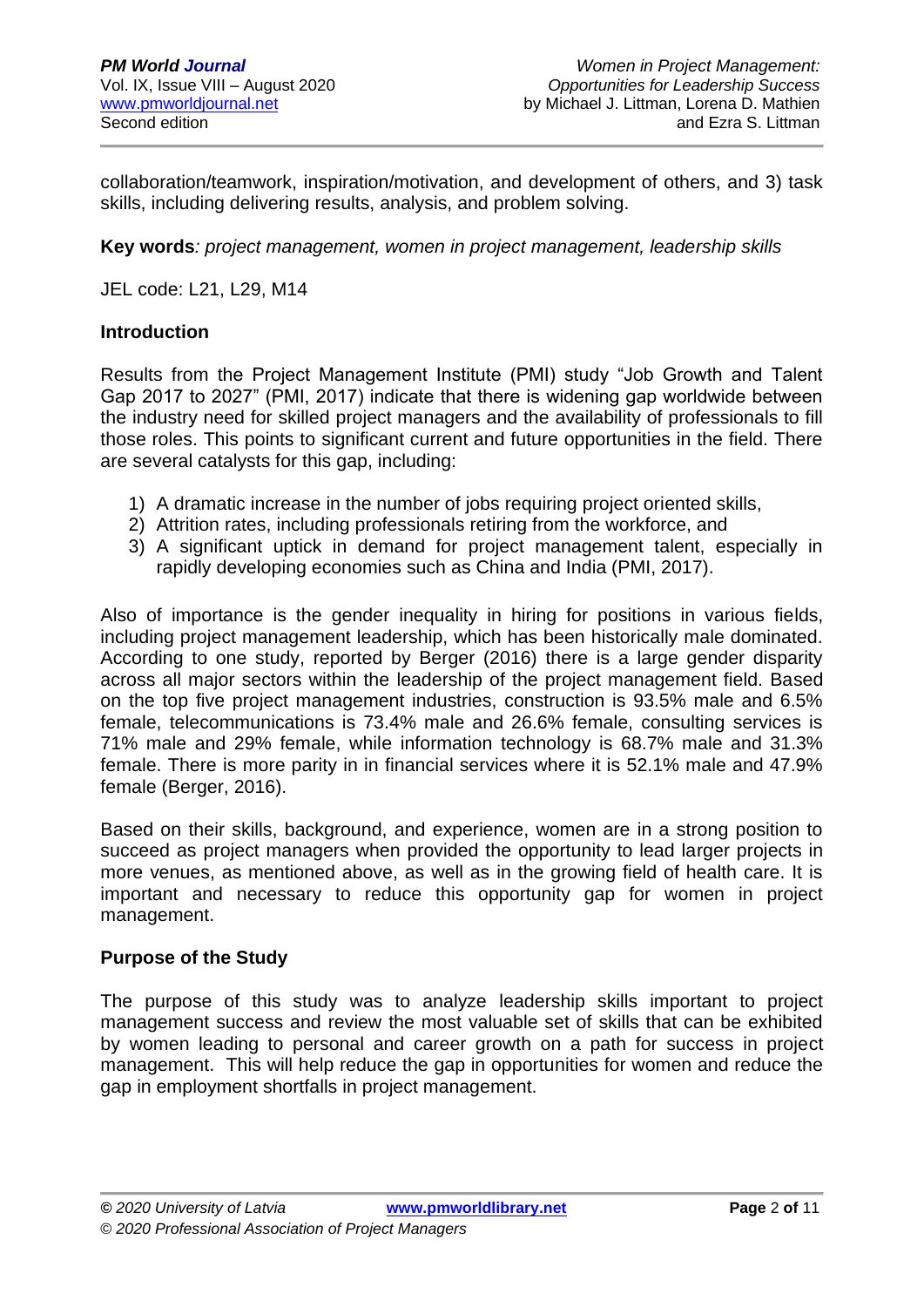## **Growth in Project Management Jobs**

In today's global economy, jobs have become more project-oriented, as the variety of skills used in project management have expanded in a range of industries. These industries include areas such as health care, information technology, and professional services. While manufacturing and construction are still the leading sectors for openings in project management skill areas, an analysis shows that the health care sector in the United States has a 17% growth in project-oriented jobs (PMI, 2017).

More specifically, the Anderson Economic Group (AEG) and PMI analyzed projectoriented employment opportunities and found that in the United States, between 2017 and 2027, there will be an increase of 2.1 million jobs or 213,974 new jobs per year (PMI, 2017). It was noted that project managers contribute to a nation's productivity and there is a possibility of a \$22.5 billion GDP risk reduction in the US economy if project positions are not filled.

The PMI analysis of talent gap supports the issue that future demand for project managers is growing faster than demand for workers in other occupations. This necessitates a review of the opportunities, strategies, and pathways project managers may follow to be best prepared for successful employment in the field, as well as using appropriate strategies to hire more qualified women. The skills needed for project success can be met by the increasing use of the talents and skills of more females in project management leadership.

Varga and Cziszarik-Kocsir (2017) noted the 2015 work of the Association for Project Management that indicated, on average, there are four times as many male project managers as females, although these percentages may differ in certain countries and in employment sectors. Nevertheless, the number of women in project management roles is an area of concern that must be recognized and addressed.

#### **Leadership**

Dubrin (2019) defined leadership as the ability to inspire support and confidence among the people who are needed to achieve organizational goals. Leadership was clarified by Daft (2018) as an influence relationship among leaders and followers who intend real changes and outcomes that reflect their shared purpose. Both ideas have value in this discussion.

According to Littman and Littman (2017), leadership involves the 4 I's; intentions (goals of the project), influence (on other people, organization, society) impact (outcome of the project), and integrity (honest dealings in the project). These are the ideals that successful leaders should model. This leadership direction is highly valuable for the success of any organization. Working together, appropriately guided by an encouraging leader, an organization's goals should be reached. This will lead to the success of the project.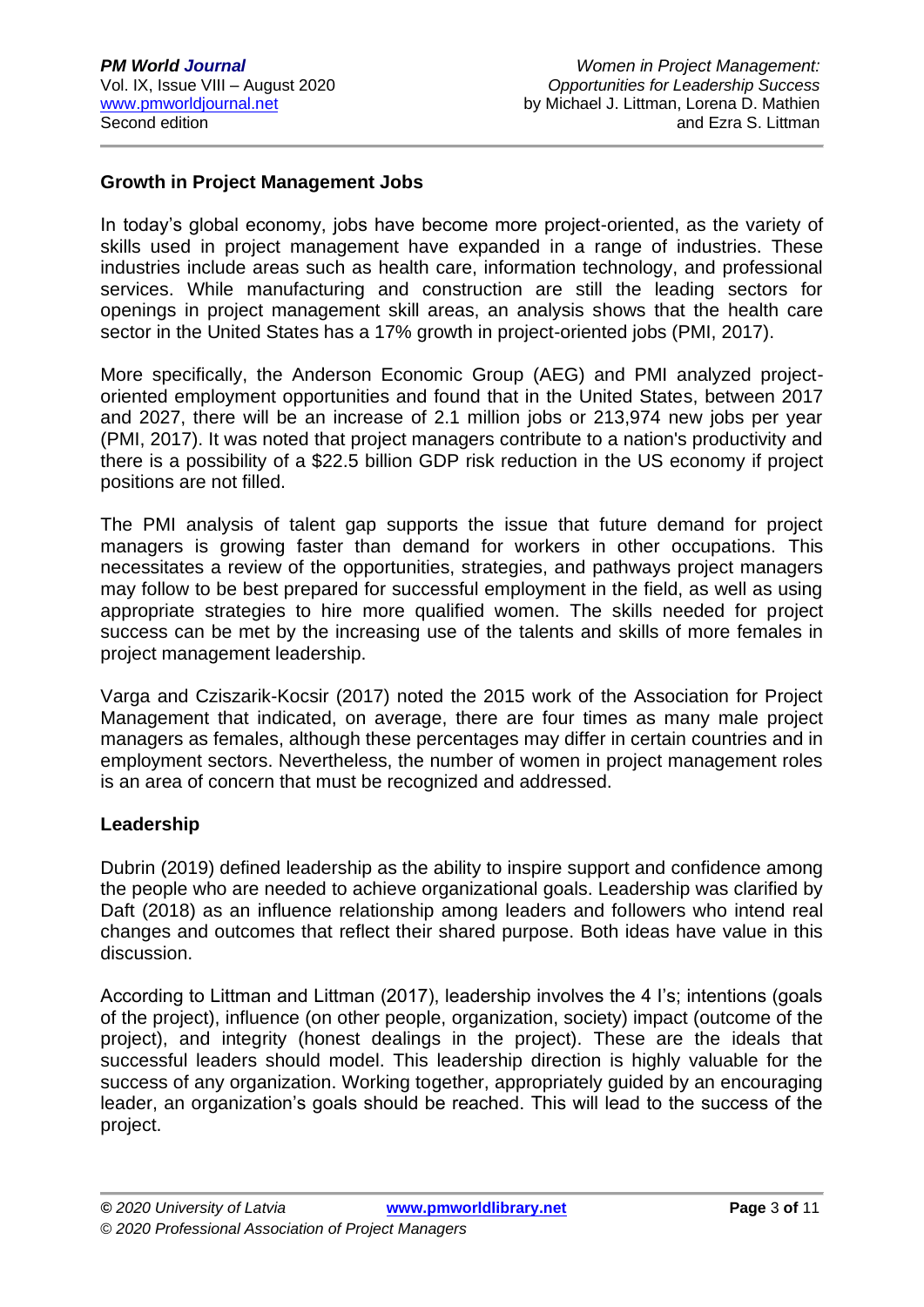Leadership is a set of skills and experiences, goal orientation, influences, and impacts that are not gender specific. Strong leadership today can be provided by both men and women. Research has shown that there are certain differences between the leadership styles and skills of men and women. Zenger and Folkman (2019) reported that women scored higher than men in most leadership skills. This supports the notion that women are just as competent and, in some cases, more competent, than men. This is a sign that there are opportunities for women in leadership positions.

#### **Leadership Skills for Women**

Currently, there are more men than women in leadership roles in most organizations. Today, as more women have attained higher levels of education, enhanced their experiences, and gained skills related to leadership, there needs to be greater opportunities available for women leaders in all areas of the business and the professional world.

In a number of studies, female leaders self-reported and were perceived by their subordinates as being strong leaders. When direct reports reviewed the male and female managers, subordinates largely found female leaders to be the more competent party. According to Burger (2018), "Women were seen as more effective when they held senior-level management position … The notion that cognitive load leads to the increase use of stereotypes holds true; however, rather than relying on stereotype of men's greater leadership effectiveness, organizational members may rely upon a different, newer stereotype: that women are more effective leaders."

Paustain-Underdahi, Walker, and Woehr (2014), in a meta-analysis across 95 studies, found that when all leadership contacts are considered, men and women do not differ in perceived leadership effectiveness. When other ratings only are examined, women are rated as significantly more effective than men. In contrast, when self-ratings only are examined, men rate themselves is significantly more effective as leaders than women rate themselves.

Since studies have shown women are as competent, or more competent, leaders who are typically underrepresented in project management, it would be important to consider increasing the hiring of female project managers for the sake of gender equity, ethical leadership, and project success. This is a strategy to reduce the opportunity gap for women and the continuing need to fill professional positions in project management.

#### **Women Leadership Skills for Success in Project Management**

In a growth area such as project management, it is critical to use available talents of the people in the project management field. According to Jones (2018), women are a powerful force in project management. A limiting factor is that women may miss potential opportunities for leadership. Women often do not get the same opportunities as men, and, therefore do not assume the same number of leadership roles in project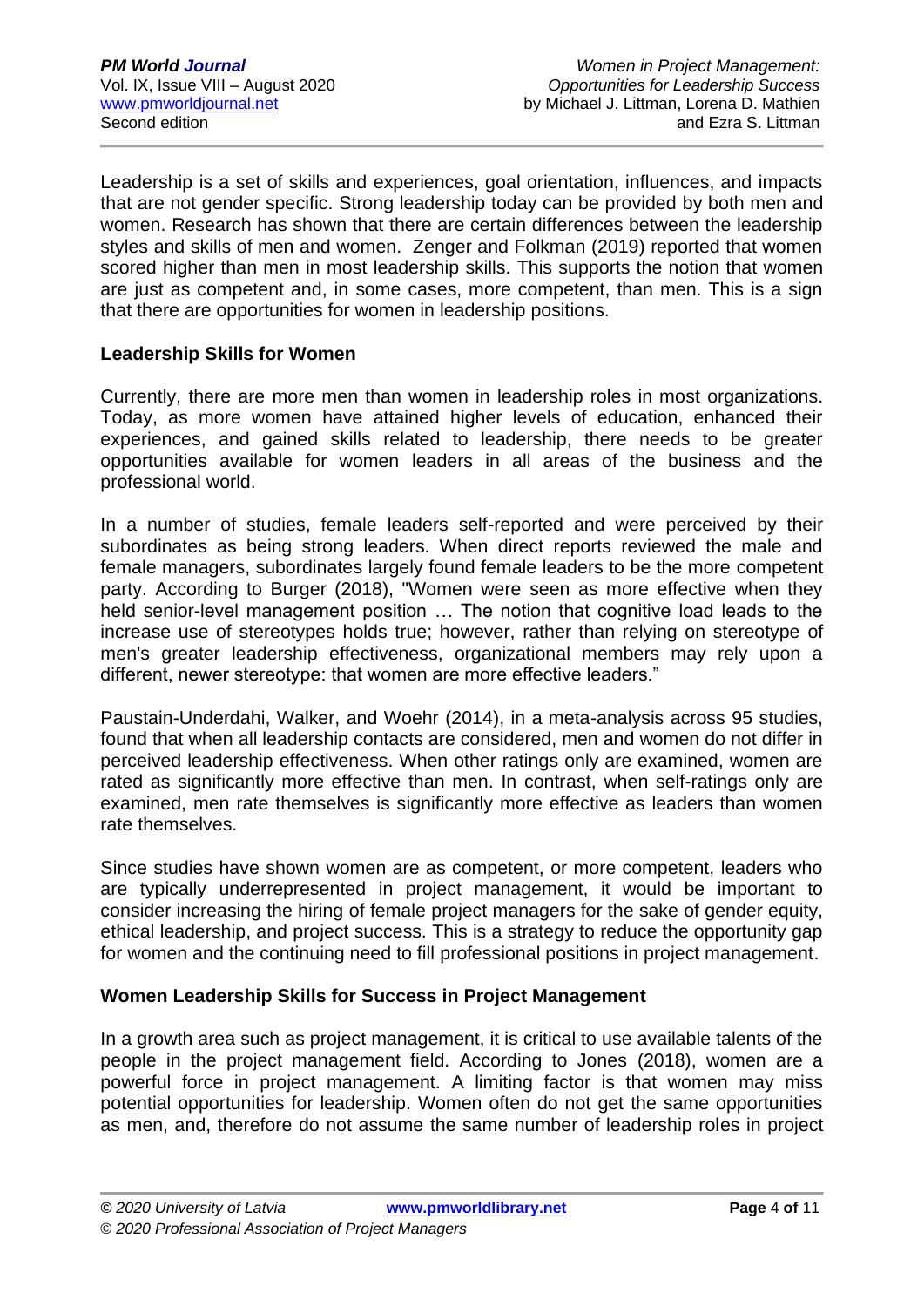management. When this opportunity is lost, it harms that individual, as well as possibly impacting the timely completion and success of projects.

Although Varga and Cziszarik-Kocsir (2017) found no fundamental differences between the project management successes based on gender, they noted the value of a leader's personal integrity, expertise, and people-centered approach. This is the starting point for focusing on the most important leadership skills women can exhibit to be successful project managers. Clarification will be based the following categories of project management skills: 1) main leadership skills, 2) relationship (people) skills, and 3) tasks (expertise) skills. All of these skills are considered critical for successful project management, and all are skills that women may focus on to improve their presence in the project management arena.

### **Main Skills Needed**: *Communication Skills, Displays Strong Ethical Behavior*

1) *Communication* is the essential skill needed for project success. Strong written, verbal, and listening communication skills are the foundation of any relationship guiding the direction of a project. The ability of a leader to provide clarity in direction to her team through the use of technology, individual directions, and group discussions can be the difference between project success and project failure. A project can reduce its chance for success, such as being overbudget, late, or missing goals, based on communication problems.

Sharing important information to all stakeholders in a timely and clear manner is a critical success factor for any project. Open communication channels between leaders and team members allow for shared visions and ideas necessary for project success. Sharing information in a face-to-face channel is typically best, especially for sensitive communication. Two-way communication is timelier for all parties involved and more valued. This communication positively impacts not only project team members, but also clients and stakeholders.

Women should develop their skills in this area and become role models of communication excellence. This is done by an ongoing practice of being open, honest, and clear.

2) *Displaying strong ethical behavior*, being honest, is a second essential skill necessary for project success. Without ethics and honesty there is no support from stakeholders.

According to PMI (2017),*"*Responsibility, respect, fairness, and honesty are the values that drive ethical behavior for the project management profession as reflected in the PMI Code of Ethics and Professional Conduct. Project managers face decisions and ethical dilemmas every day. While project managers often know what to do, how to do it can become a challenge, and when stakeholder interests conflict, ethics enters the picture. Ethics is the discipline of how to do it best."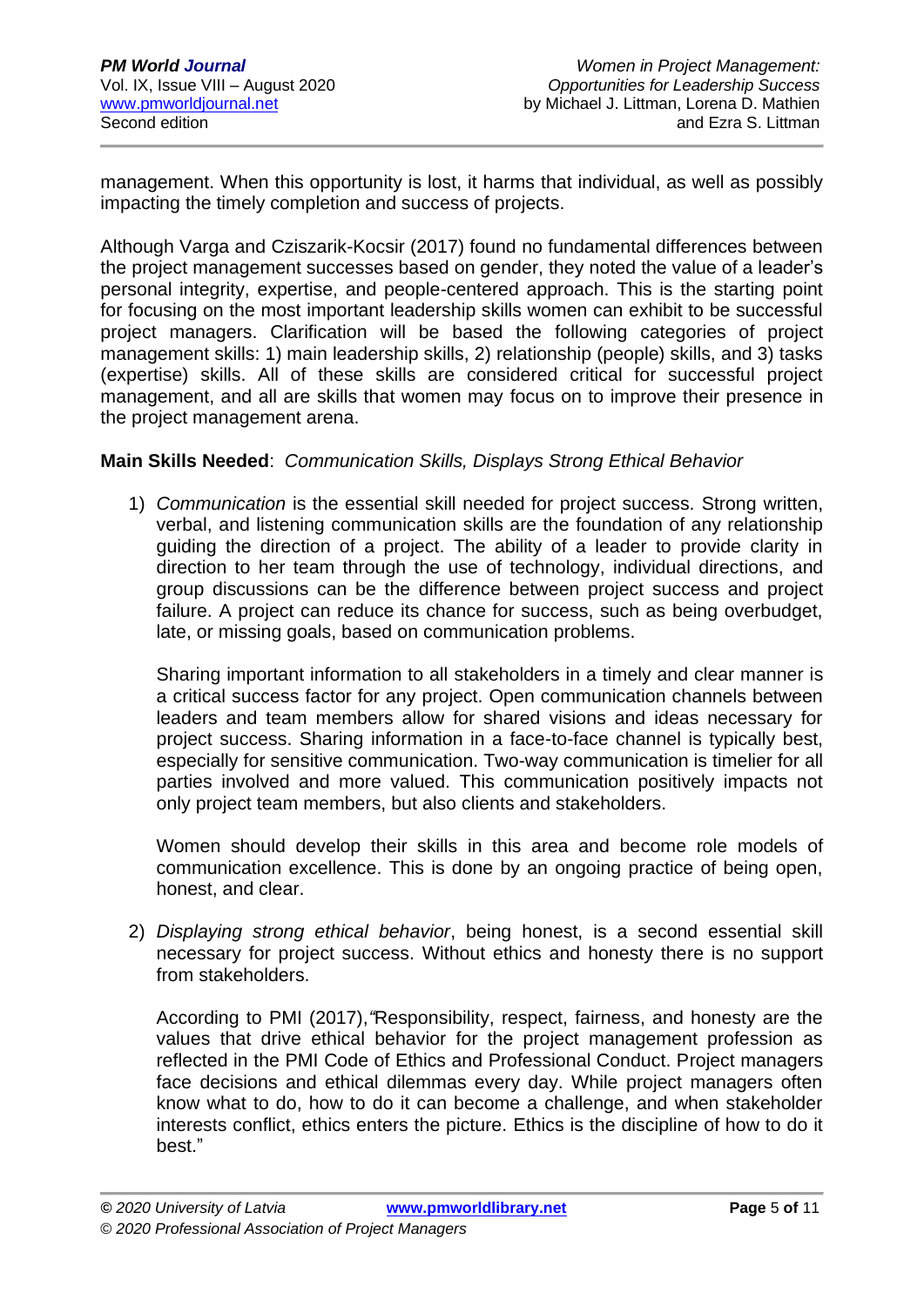Ethics can be a valuable tool in the decision-making process, providing structure and guidance in project methods. Godbold, cited in Turner (2016), stated that ethics in projects and business might be an opportunity to differentiate oneself from the competition and to exploit competitive advantage. The idea of competitive advantage is valuable in the leadership opportunities for women and in the business environment faced by organizations today.

Ethical leadership is vital to any organization, all people, and project success. Some of the key areas that ethical leadership supports include: 1) attraction and retention of high quality employees (human resources); 2) attraction and retention of high quality projects (financial resources); and 3) goodwill from the community, competitors, and the government.

Littman and Littman (2017) concluded that ethical leadership is a critical form of leadership action. These actions lead to higher levels of productivity, stronger service quality, better quality decision-making, a more trusting environment, better communication, and increased flexibility from stakeholders. The leader's actions and the methods in which they are communicated are the steppingstones on the path to project success. Without these actions, any project is more likely to have problems and issues on the route to completion.

#### **Relationship Skills Needed**: *Collaborating/Teamwork, Inspiring and Motivating, Developing Others*

1) *Collaboration/Teamwork* is highly valued as a skill today. People who drive organizations and their contributions toward goal attainment are noteworthy and valuable. Cooperation towards setting, discussing, and attainment of goals allows people to work together towards project success. People work better when they share the vision of a project. Team members whose ideas are valued have a sense of belonging. This turns into enhanced contributions, commitment, and ownership of actions, in turn leading to success.

Female leaders should always work closely with project teams for two-way communication towards success. This will allow for supportive decisions that will engage team members who feel they are contributing to meeting established project goals, and it will instill commitment to the successful outcome of the project.

2) *Inspiration/motivation* are the reason people do certain things. Motivation is an internal and external personal guiding force that pilots one's actions. It is the key reason a person acts and exhibits a level of contributions in specific ways. Allowing team members to focus on and use the most meaningful aspect of their skill set will enhance their personal motivation and contributions, thus leading to project success.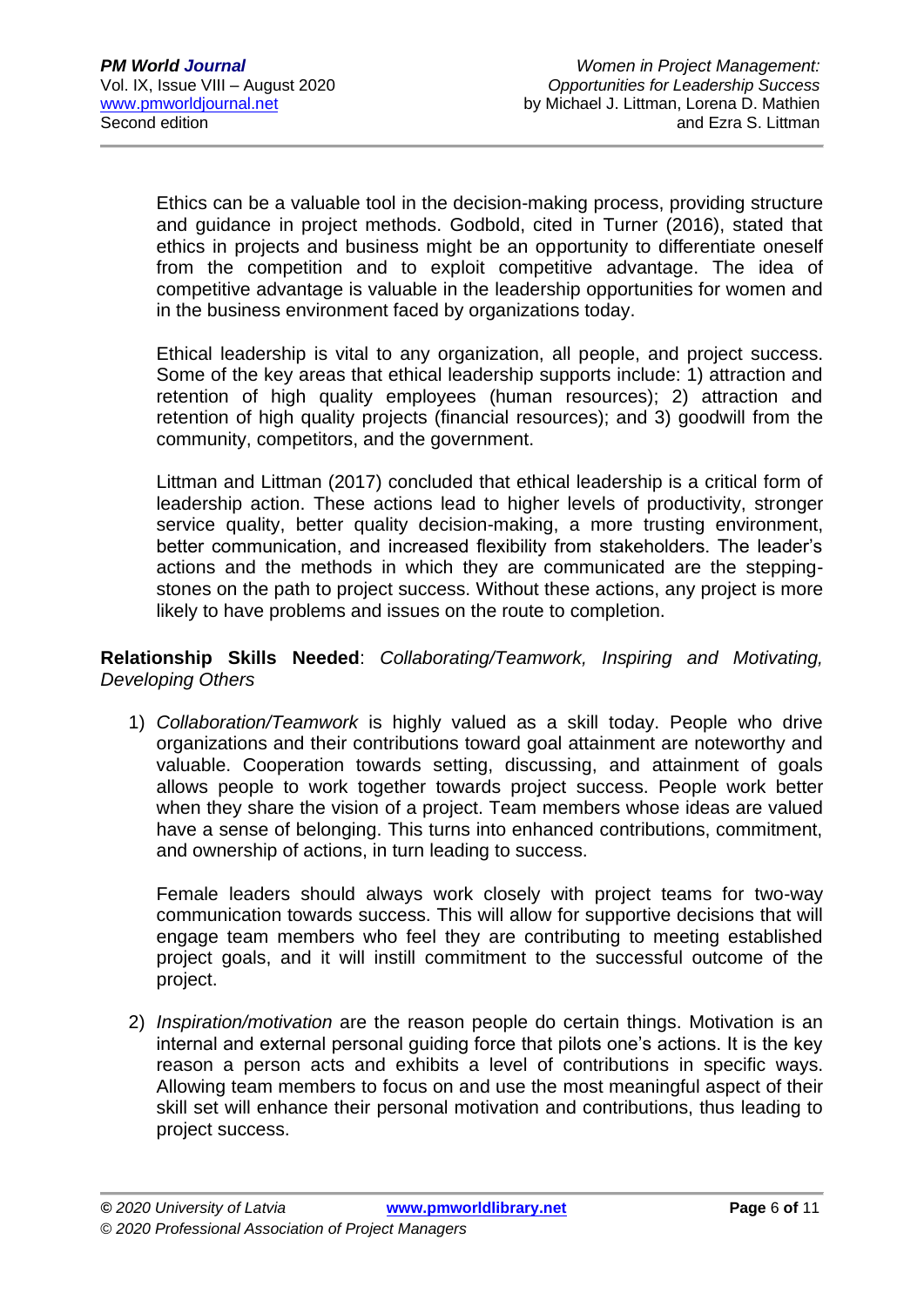Female leaders should learn about their individual project team members, their motivation, and their goals. This personal linkage will lead to better relationships and enhanced success. It is always important to show team members appreciation for their contributions, via words of encouragement or tangible rewards.

3) *Developing others* is a key leadership goal for female project managers. Being supportive of others in their personal and career growth, and development of skills, is vital and necessary for current and future project success. Team members must have opportunities made available to them to enhance their skills, including coaching and mentoring team members to support their growth and development, providing training or increased responsibilities on a project, and providing opportunities for advancement. Using a structured career plan, evaluation plan, and review process, female leaders can enhance accomplishments of individuals and the organization through the growth shown by others.

### **Task Skills Needed**: *Driving Results, Analyzing Issues, Solving Problems*

1) *Driving results*, including establishing project goals, project targets, and project outcomes, is the responsibility of a project leader. This task is developed while adding the structural issues and benchmarks, as well as the personal and team motivation, to complete the project. The project leader takes responsibility for the ongoing process and the final project results. Meeting the goals and having the trust developed in consultation with shareholders drives successful results. All stakeholders must have knowledge of the mission and support the vision for completion.

Issues that may impact results include cost and financial issues, legal and regulatory issues, human resource issues, time factors, and environmental threats that could impact the outcome of the project. Results are best met using the main skills of communication and ethical leadership actions to address and solve concerns. Results drive the plan, the deadlines, and the final outcomes. Women leaders can drive results by using their knowledge of the assignment and how they assign people to complete the project on time and on budget.

2) *Analyzing issues* allows a project leader to examine, in detail, the concern and problems that arise during the process of the project that may have an impact on the planned outcome. As mentioned previously, these issues can arise from multiple areas. The first step is to gather sufficient and appropriate data to clarify the issues of concern. This is best done by gathering data from records and involving stakeholders with relevant background knowledge. Using their feedback, while valuing different perspectives, is a useful tool in connecting all people to assist in clarifying the issues, with the goal of solving the problem. Female leaders can enhance their success by accurately and systematically using the expertise of relevant stakeholders to review the issues of concern.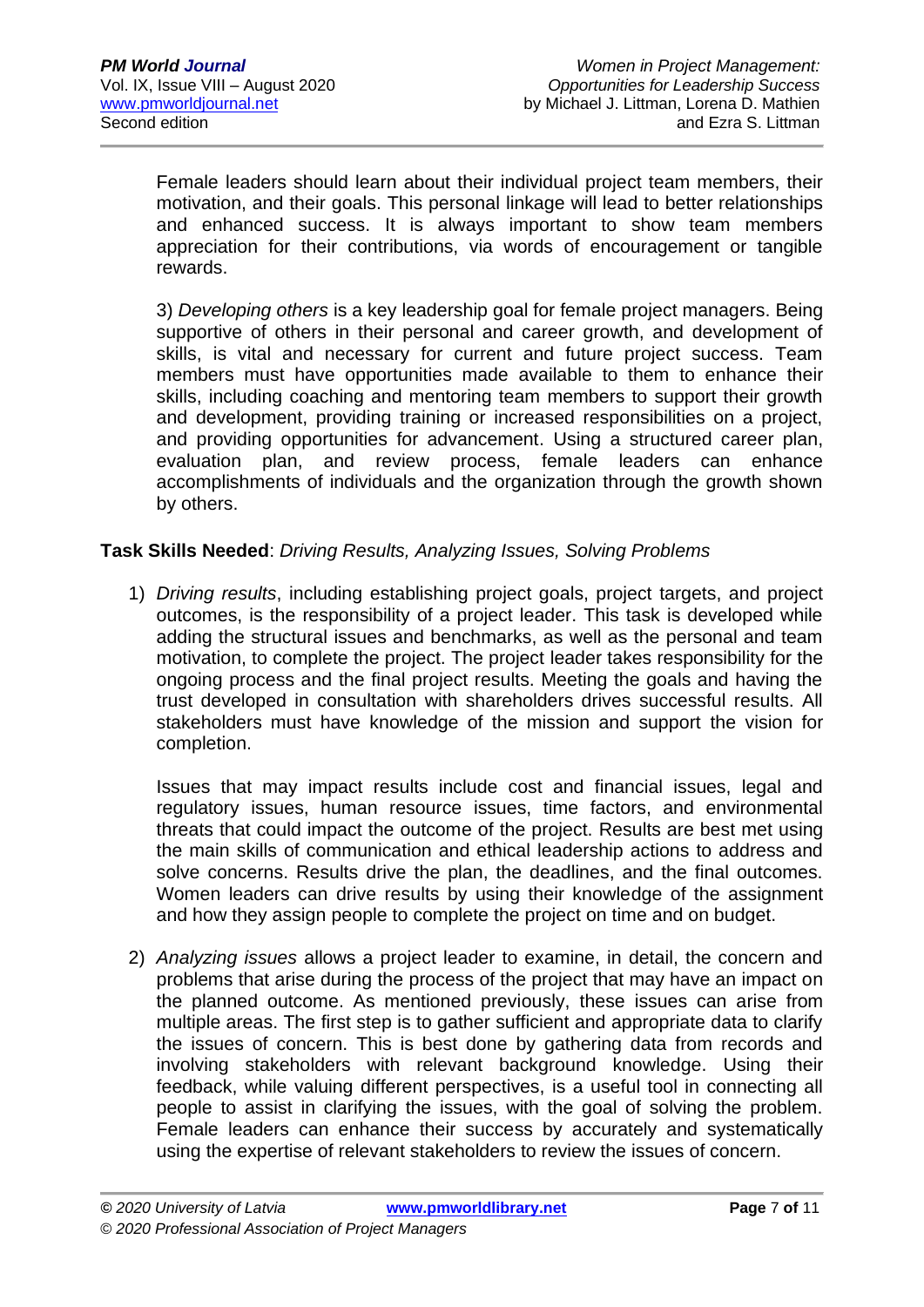3) *Solving problems* is accomplished by developing a plan of action after selecting the problem, analyzing alternative solutions, and selecting the best choice for a positive resolution. A project manager will encounter both small and large problems, routine and nonroutine complications, financial and human resource troubles, as well as problems that could impact completing projects on time, on budget, and in scope. Successful leaders will have the thinking skills and practice to confront problems and resolve those problems in a timely fashion. Female project leaders should develop a clear plan for problem solving that utilizes multiple strategies to review the challenges they encounter.

## **Conclusions**

Women are important influencers and can have a positive impact on project management leadership. Since studies have shown women are as competent or more competent as leaders who are typically underrepresented in project management, it would be important to consider increasing the employment of female project managers for the sake of gender equity, ethical leadership, and project success. This is a strategy to reduce the opportunity gap for women and the continuing need to fill professional positions in project management.

Women should use their strengths in the following areas: strengths based on a two overriding main skills, followed by three relationship (people) skills, and three tasks (expertise) skills, that will assist in the leadership success of women project managers. The main skills needed to be exhibited by women leaders include communication skills and the ability to display strong ethical behavior. The major relationship skills required include collaboration/teamwork, inspiration/motivation, and the development of others. The major task skills needed include the driving of results, issue analysis, and problem solving.

## **References**

- Association for Project Management, (2015). "Women in project management." APM Association for Project Management.
- Berger, R., (Dec 12, 2016). "Leadership studies that prove women make great project managers." Project Management.
- Daft, R.L. (2018) The Leadership Experience, 7<sup>th</sup> Ed. Cengage Learning. Boston MA
- Dubrin, A.J. (2019) Leadership, 9<sup>th</sup> Edition, Cengage Learning. Boston MA
- Littman, M.J. and E.S. Littman, (2017). Six ethical leadership strategies for project management success; presented at the Sixth Scientific Conference on Project Management in the Baltic States, University of Latvia, April 2017; republished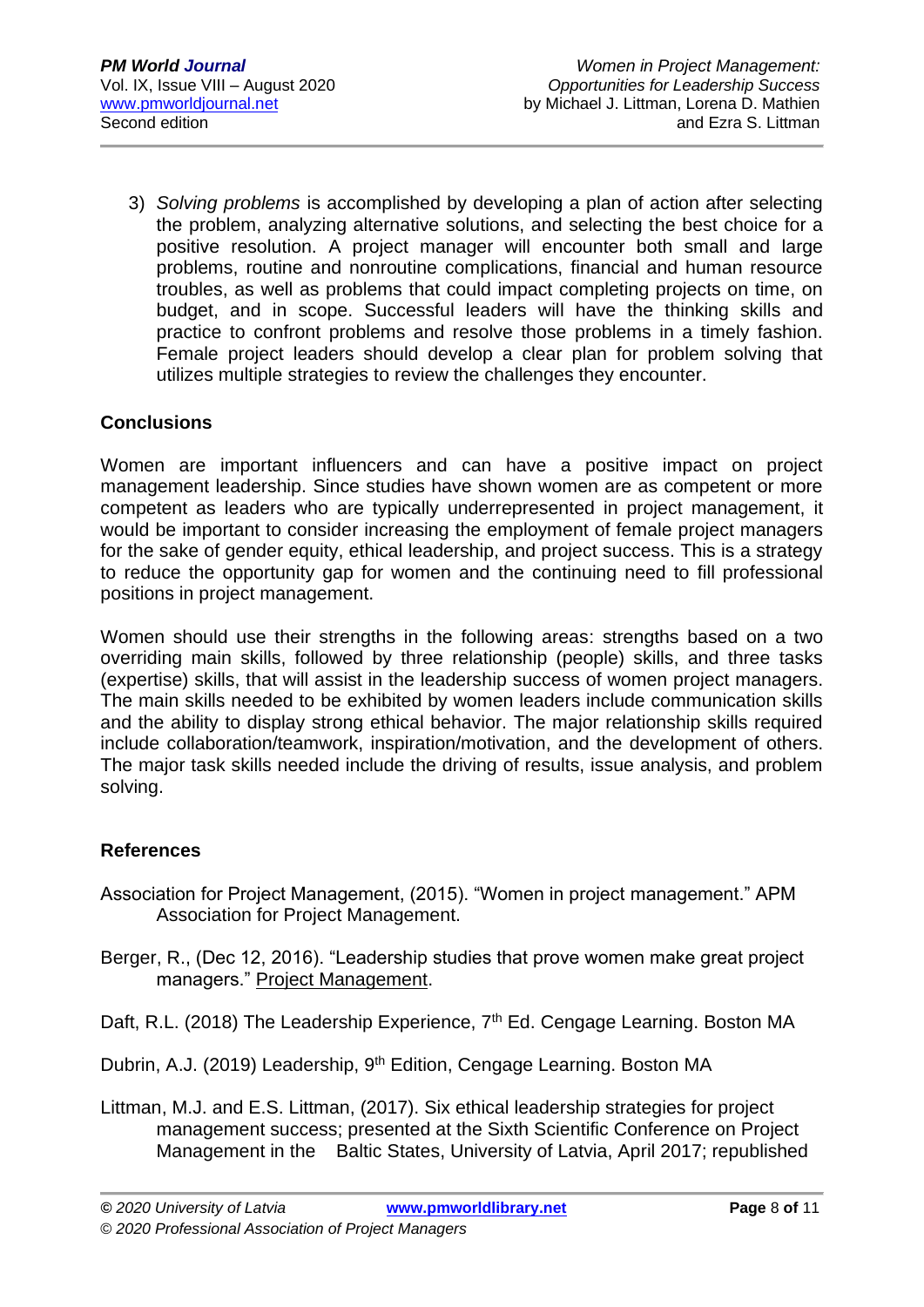in the *PM World Journal*, Vol. V111, Issue X, November 2019. [https://pmworldlibrary.net/wp-content/uploads/2019/11/pmwj87-Nov2019-](https://pmworldlibrary.net/wp-content/uploads/2019/11/pmwj87-Nov2019-Littmans-six-ethical-leadership-strategies.pdf) [Littmans-six-ethical-leadership-strategies.pdf](https://pmworldlibrary.net/wp-content/uploads/2019/11/pmwj87-Nov2019-Littmans-six-ethical-leadership-strategies.pdf)

- Jones, T. (2018) "Women's work: women are a powerful force in project management but they don't often get the same opportunities-or pay-as men." PM Network, 32(5) 28-37.
- Paustain-Underdahi, S.C., L.S. Walker, and D.J. Woehr (2014). "Gender and perception of leadership effectiveness: a meta-analysis of contextual moderators." Journal of Applied Psychology. Vol 99, No: 6, 1129 – 1145.
- Project Management Institute (2017). Project Management Job Growth and Talent Gap 2017-2027.
- Turner, J.R. Editor (2016). Grower Handbook of Project Management, 4<sup>th</sup> Ed. Routledge. London and New York.
- Varga, J and A. Cziszarik-Kocsir, (April 27-28, 2017). "Women in project management." Sixth International Scientific Conference on Project Management in the Baltic Countries. University of Latvia.
- Zenger, J. H. and J. Folkman, (June 25,2019). "Research: women score higher than men in most leadership skills." Harvard Business Review.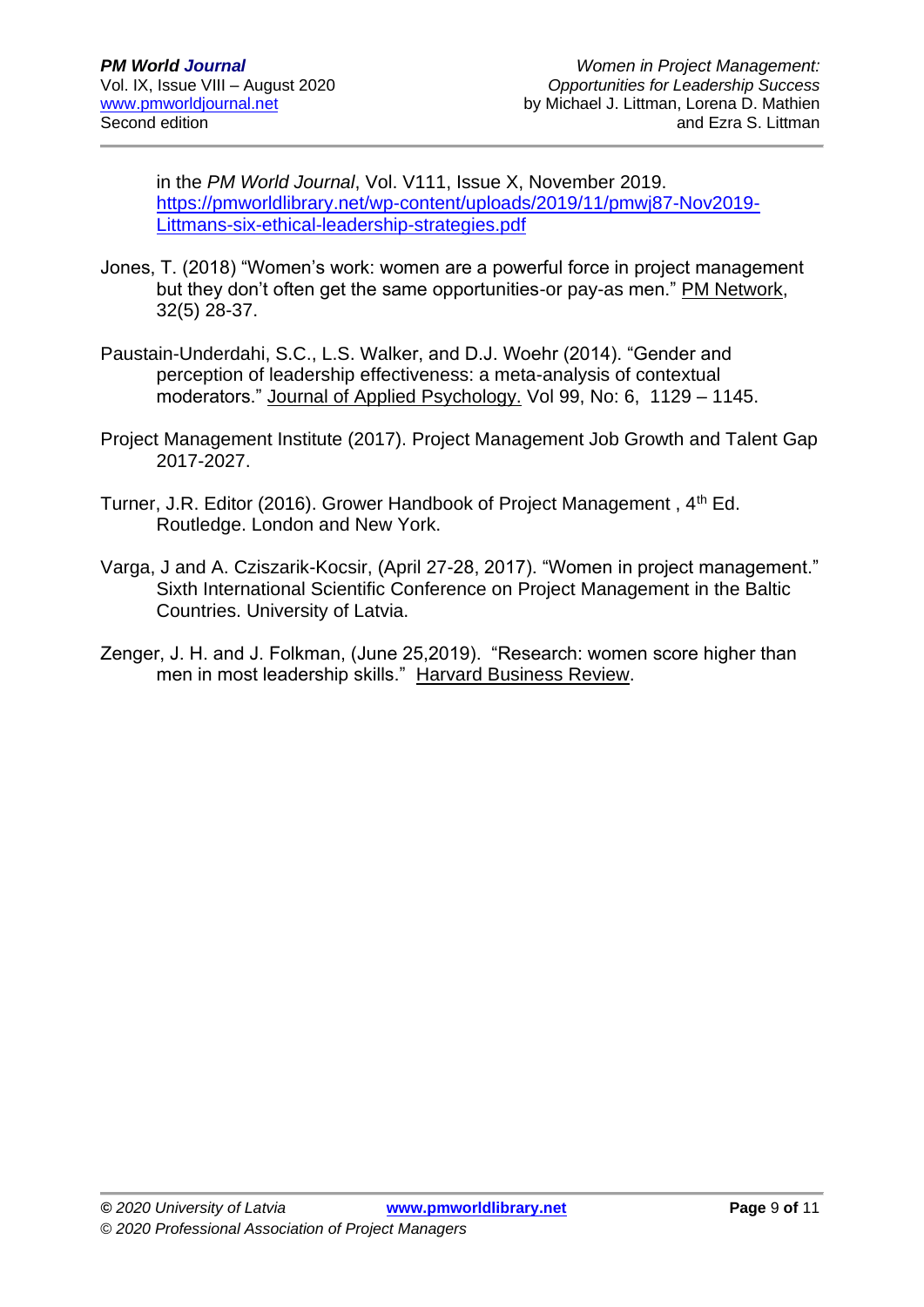**PM World Journal**<br>
Vol. IX, Issue VIII – August 2020<br>
Vol. IX, Issue VIII – August 2020 **Opportunities for Leadership Success** [www.pmworldjournal.net](http://www.pmworldjournal.net/) by Michael J. Littman, Lorena D. Mathien Second edition and Ezra S. Littman and Ezra S. Littman and Ezra S. Littman

## About the Authors



## **Michael J. Littman, PhD**

Buffalo, New York, USA



**Prof. Dr. Michael J. Littman** (SUNY: Buffalo State, USA. University of Haifa, Israel)**.** Michael J. Littman, chair and associate professor of [business,](http://business.buffalostate.edu/) is recognized for his consistently superior, student-focused, and innovative teaching skills, sound scholarship, and exceptional level of service to Buffalo State students. His strong commitment to students' starts with advisement, extends into the classroom, and stretches to their post-graduate careers.

Prof Littman has a long record of positive impact on student growth and performance through a variety of offerings, including freshman seminars, senior seminars, honors sections, and graduate-level courses, plus courses cross-listed in history and communications. He has taught 42 different undergraduate and graduate courses at Buffalo State. The focus of his teaching has been to instill and develop the positive personal and professional skills that students need for a rewarding role as ethical leaders in their profession and community. He has also mentored international faculty through the Fulbright program and African Regional International Scholar Development Internship program.

Littman also has a strong record of scholarship that supports his excellence in the classroom. He is an internationally recognized scholar and consultant who is often requested to collaborate with a European network of partners. He has participated in projects in the Netherlands, Latvia, and Germany. He has a long history of being a requested reviewer by journals and textbooks in a variety of business areas. He also has served his community as a two-term president of the Williamsville Central School District Board of Education and has served as a member of the Buffalo's Superintendent Advisory Council on Occupational Education.

Prof. Littman can be contacted at [LITTMAMJ@BuffaloState.edu.](mailto:LITTMAMJ@BuffaloState.edu)